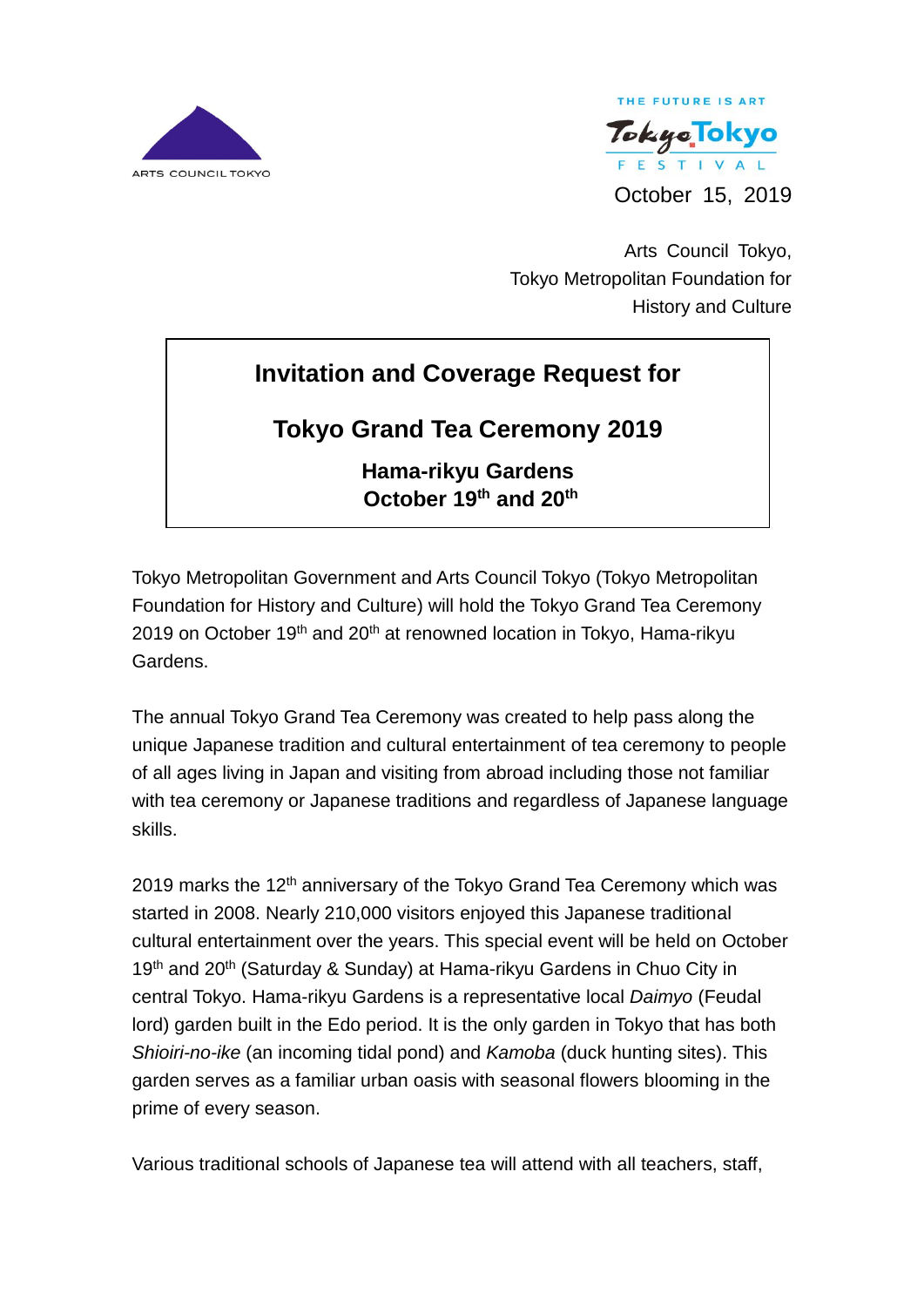and students from the schools coming together to help entertain, educate, and support guests through tea ceremony procedure. Tokyo Grand Tea Ceremony is a loved and cherished annual event where guests can experience wonderful Japanese tradition. We very much appreciate to have you cover our event.

Photos from last year's Tokyo Grand Tea Ceremony 2018 can be seen below.

**•** Indoor Tea Gathering



**Nodate (Outdoor Tea Gathering)** 



Tea Ceremony Workshop for Beginners



**Tokyo Grand Tea Ceremony 2019 at Hama-rikyu Gardens**

## **Date and Time:**

October 19<sup>th</sup> and 20<sup>th</sup>, 2019 (Saturday & Sunday)

9:00am – 4:10pm (Reception closed at 3:30pm, entry closed at 4:30pm) **Venue:**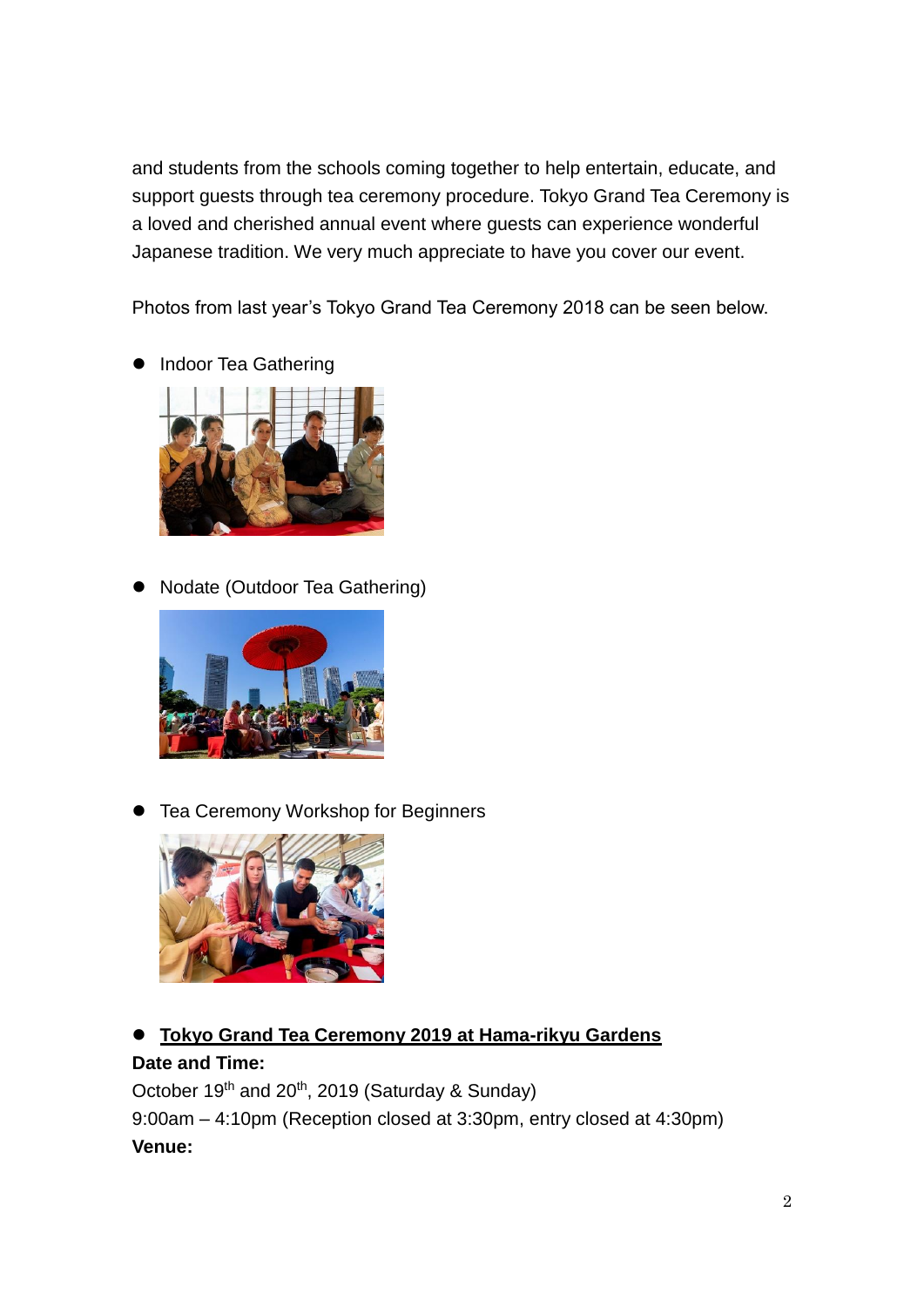#### Hama-rikyu Gardens

1-1 Hamarikyu-teien, Chuo-ku, Tokyo

### **Access:**

- 7 minutes' walk from Shiodome Station or Tsukijishijo Station (Toei Oedo Line), or from Shiodome Station (Yurikamome Line).
- 12 minutes' walk from Shimbashi Station (JR Line, Tokyo Metro Ginza Line, Toei Asakusa Line).
- Exclusive news media parking lot is not available.



# **Organized by:**

Tokyo Metropolitan Government Arts Council Tokyo (Tokyo Metropolitan Foundation for History and Culture)

# **Co-organized by:**

Tokyo Metropolitan Park Association

### **Supported by:**

Chuo City

### **In cooperation with:**

Tokyo Metropolitan Tea Ceremony/Flower Arrangement Federation Tokyo Metropolitan High School Cultural Federation; Tea Ceremony Department

### **Garden Admission Fee:**

General: ¥300 65 or over: ¥150

### **Details of Events:**

**1. "Nodate (Outdoor Tea Gathering) in English" at Fujimi Yama area** This program is an open air tea gathering under the clear autumn sky with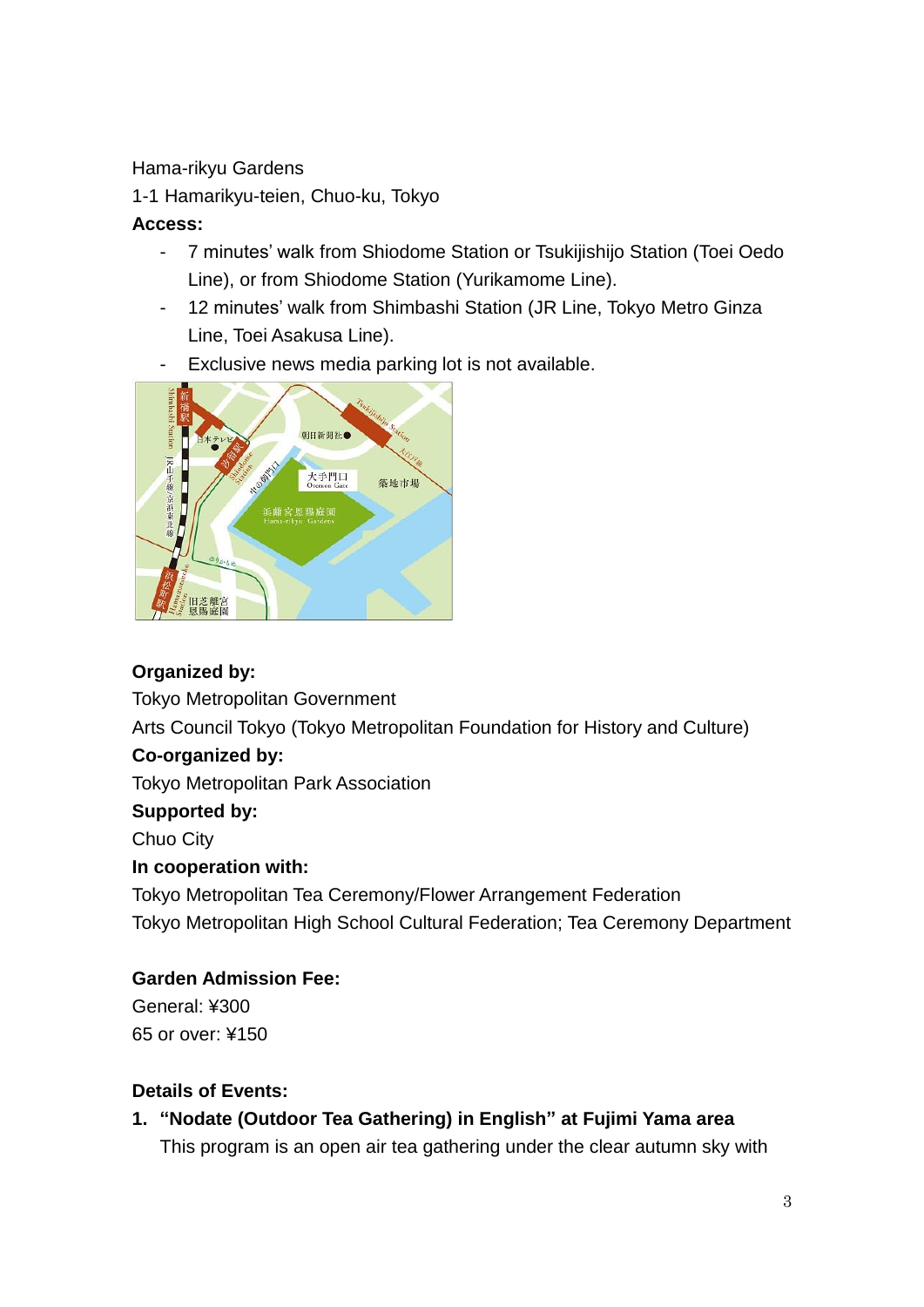an English guide.

- Ticket price: ¥300
- English translation available

## **2. "Tea Ceremony Workshop for Beginners" at Kaboku-en**

This program is a lesson for beginners to learn about the traditional Japanese tea ceremony culture with an English guide.

- Ticket price ¥300
- English translation available

### **[Other Events on the Same Days]**

#### **Traditional Culture Experience Program for Foreign Visitors**

- Time: 9:30am 4:00pm
- Various exhibits and experiences such as Ikebana (Japanese flower Arrangement), Kimono dressing (free of charge), Edo Sashimono (Making chopsticks) (¥500).
- Ikebana (Japanese flower arrangement) performance will be held on the stage.

### **[Guideline for coverage and photographing during the event]**

- Press reception will be set up in the "Reception for Guests and Personnel" tent installed at the entrance "Otemon Gate" (Shimbashi, Shiodome, Tsukiji direction), open from 9:00am (the garden opening time) to 4:10 pm (event closing time).
- You are restricted from bringing in reflectors, equipment which reflect lights, stepladders, tall cameras, light equipment, flashes (except for built-in flash of a camera) or drones.
- You can use camera tripods or unipods when photographing "Outdoor Tea Gathering" and outside appearance of buildings and the garden. However, you are restricted from using camera tripods or unipods in any narrow path which may affect visitors.
- Using camera tripods or unipods is not allowed inside of any buildings for the purpose of building preservation.
- In principle, using camera lighting equipment is not allowed when photographing at the venue of "Indoor Tea Gathering".
- This event will be held as scheduled rain or shine, cancelled only on stormy weather.
- In principle, our staff will not accompany the press.
- Use of a power source at the venue is not allowed.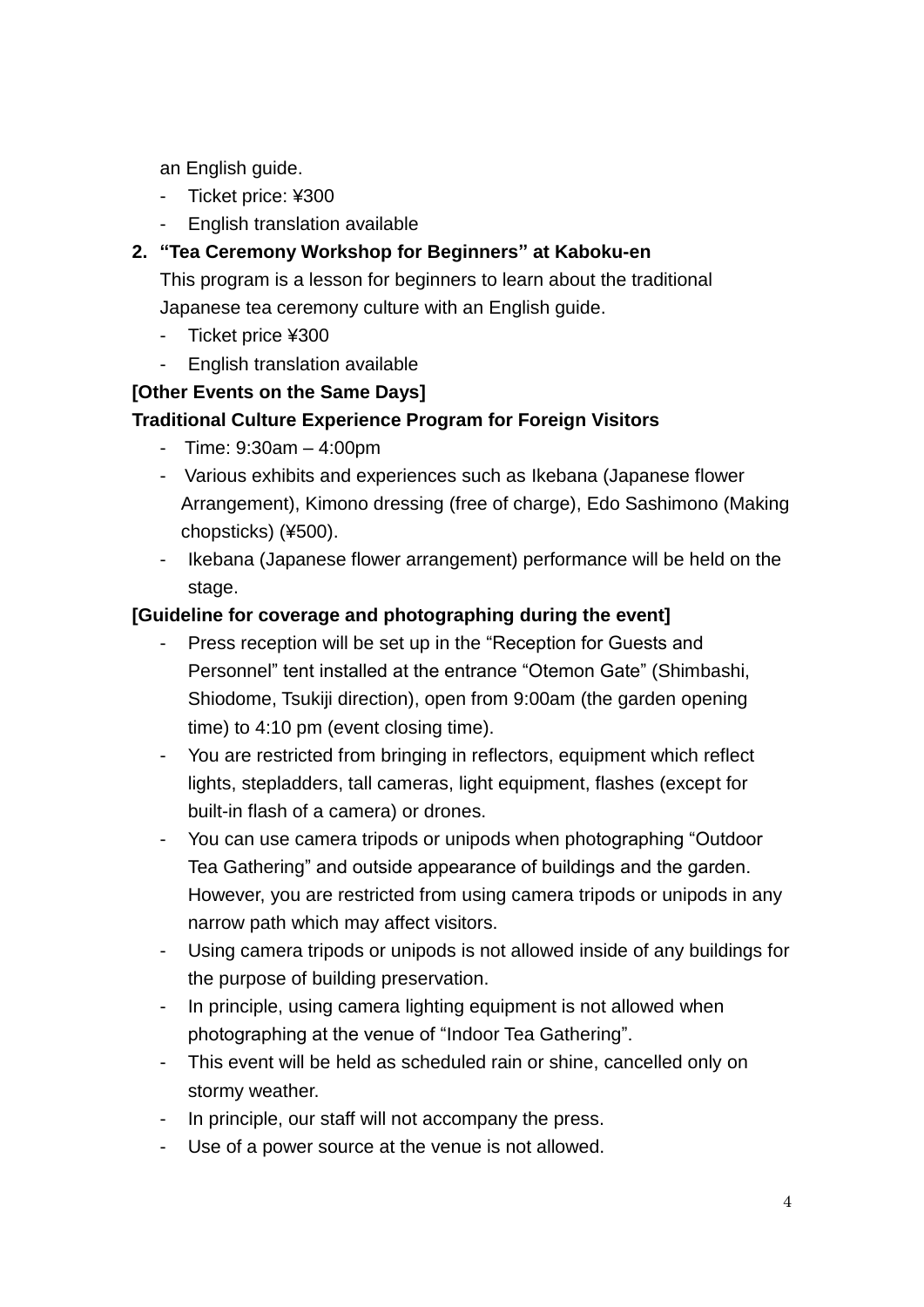- Please note official photos are not available for immediate use.

For more details regarding Tokyo Grand Tea Ceremony 2019 or press inquiries, please feel free to contact:

#### **[Public Inquiries]**

Tokyo Grand Tea Ceremony Office: Phone: 03-6426-0558 (10:00am – 5:00pm Weekdays) E-mail: [tgtc2019@shutten-support.biz](mailto:tgtc2019@shutten-support.biz) **Official Website:** <http://tokyo-grand-tea-ceremony.jp/en>

#### **[Press Inquiries]**

PR Office of Tokyo Grand Tea Ceremony: Yasue Kyono Phone: 090-3331-7237 (Japan) +81-90-3331-7237(International) E-mail: tgtc2019\_pr@shutten-support.biz

\* Schedule and contents are subject to change or cancellation without prior notice.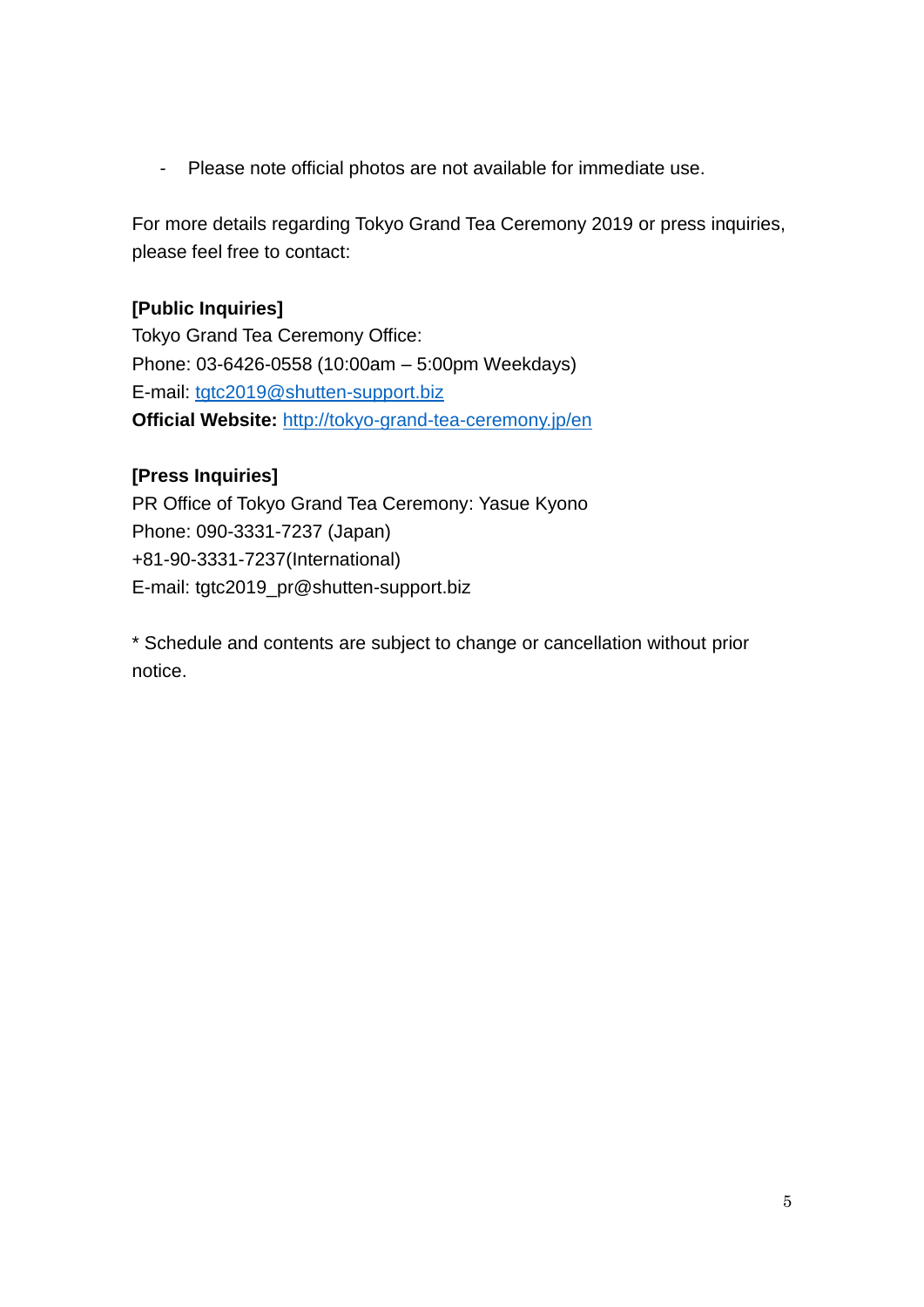# Attendance Confirmation

Please fill out the necessary information for visiting "Tokyo Grand Tea Ceremony 2019" and send back by email.

In case that you will come to this event in Hama-rikyu Gardens, please return your attendance confirmation by 12:00pm on October 18<sup>th</sup>, Friday.

We very much appreciate your cooperation to inform us in advance.

And also, please let us know about your photo equipment (both still and movie) in advance.

Thank you for your cooperation.

※For inquiry: Tokyo Grand Tea Ceremony 2019 PR Office Yasue Kyono Tel 090-3331-7237

Return e-mail: [tgtc2019\\_pr@shutten-support.biz](mailto:tgtc2019_pr@shutten-support.biz)

1. Company Name

- 2. Media Name and department
- 3. Name of crew representative and Total number of crew
- 4. Telephone number

5. E-mail

#### 6. Address

#### 7. Date of your desired visit

8. Content and place of your desired coverage or Any request